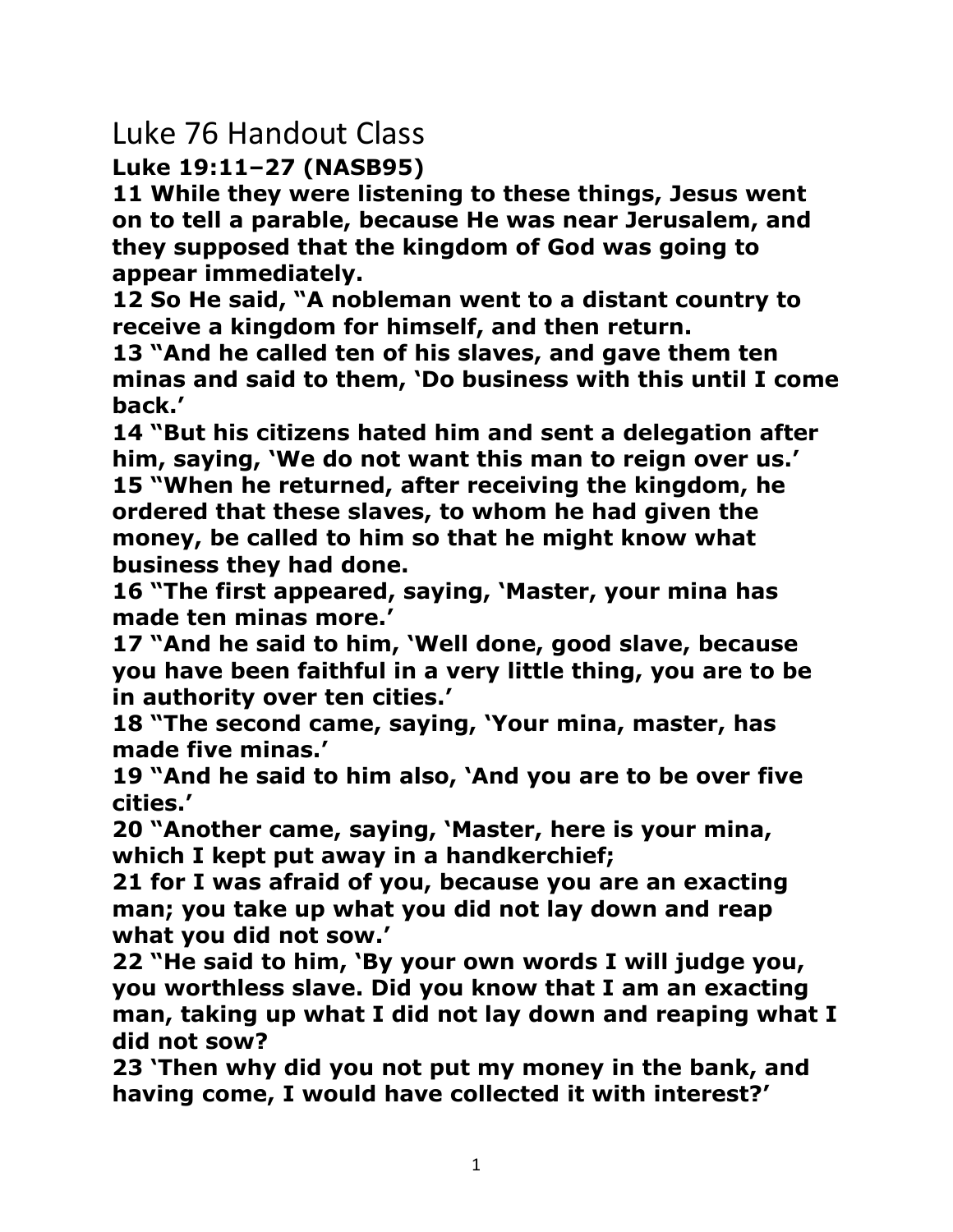**24 "Then he said to the bystanders, 'Take the mina away from him and give it to the one who has the ten minas.' 25 "And they said to him, 'Master, he has ten minas already.'** 

**26 "I tell you that to everyone who has, more shall be given, but from the one who does not have, even what he does have shall be taken away.** 

**27 "But these enemies of mine, who did not want me to reign over them, bring them here and slay them in my presence."** 

**Acts 1:11** …**[9A](http://biblehub.com/acts/1-9.htm)nd after He had said these things, He was lifted up while they were looking on, and a cloud received Him out of their sight. [10A](http://biblehub.com/acts/1-10.htm)nd as they were gazing intently into the sky while He was going, behold, two men in white clothing stood beside them. "Men of Galilee," they said. "why do you stand here looking into the sky? This same Jesus, who has been taken from you into heaven, will come back in the same way you have seen him go into heaven."**

**Revelation 19: [11A](http://biblehub.com/revelation/19-11.htm)nd I saw heaven opened, and behold, a white horse, and He who sat on it** *is* **called Faithful and True, and in righteousness He judges and wages war. [12H](http://biblehub.com/revelation/19-12.htm)is eyes** *are* **a flame of fire, and on His head** *are* **many diadems; and He has a name written** *on Him* **which no one knows except Himself. [13](http://biblehub.com/revelation/19-13.htm)***He is* **clothed with a robe dipped in blood, and His name is called The Word of God. [14A](http://biblehub.com/revelation/19-14.htm)nd the armies which are in heaven, clothed in fine linen, white**  *and* **clean, were following Him on white horses. [15F](http://biblehub.com/revelation/19-15.htm)rom His mouth comes a sharp sword, so that with it He may strike down the nations, and He will rule them with a rod of iron; and He treads the wine press of the fierce wrath of God, the Almighty. [16A](http://biblehub.com/revelation/19-16.htm)nd on His robe and on His thigh He has a name written, "KING OF KINGS, AND LORD OF LORDS."**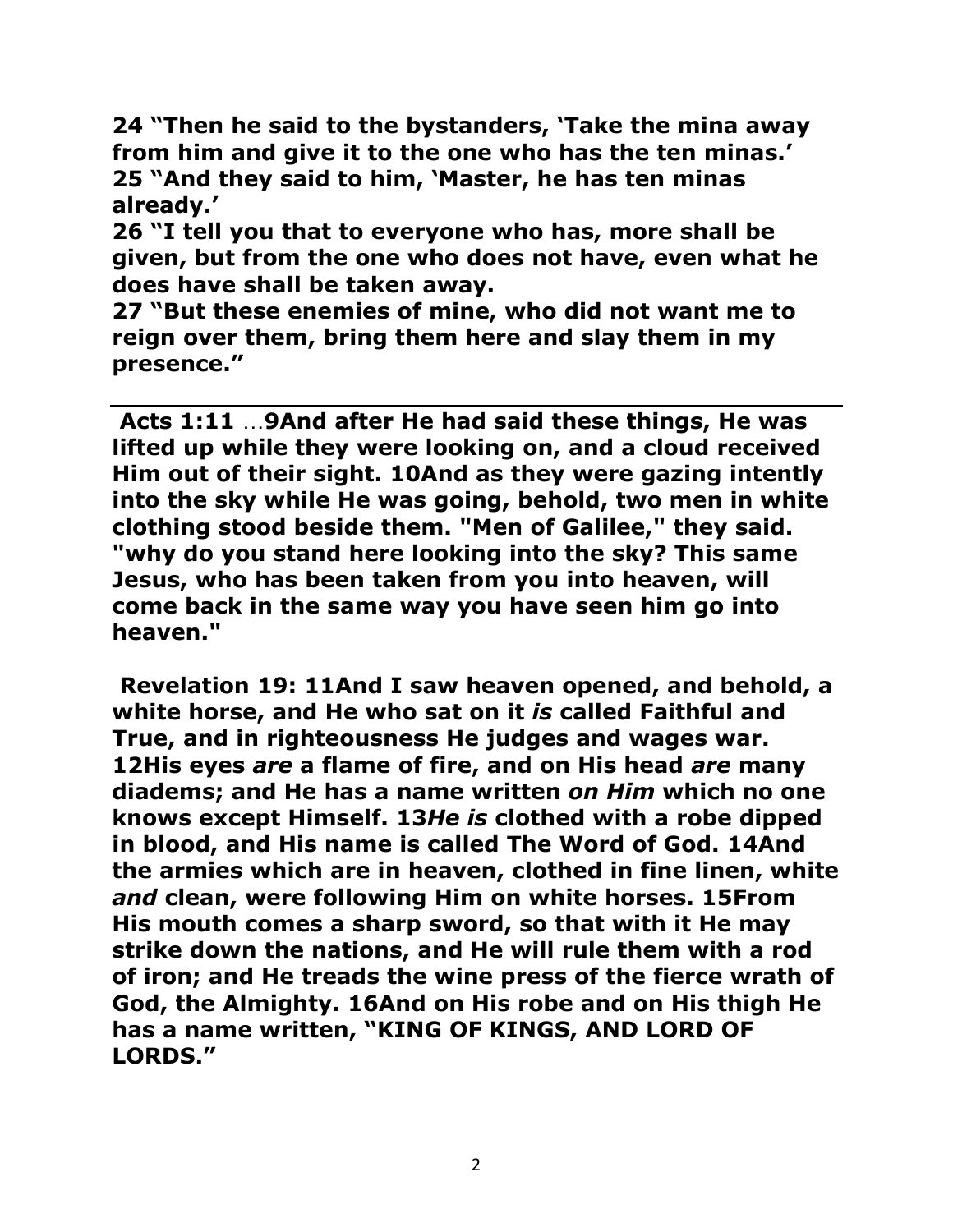**Romans 12:3–8 (AMP)**

**4 For as in one physical body we have many parts (organs, members) and all of these parts do not have the same function or use,** 

**5 So we, numerous as we are, are one body in Christ (the Messiah) and individually we are parts one of another [mutually dependent on one another].** 

**6 Having gifts (faculties, talents, qualities) that differ according to the grace given us, let us use them: [He whose gift is] prophecy, [let him prophesy] according to the proportion of his faith;** 

**7 [He whose gift is] practical service, let him give himself to serving; he who teaches, to his teaching;** 

**8 He who exhorts (encourages), to his exhortation; he who contributes, let him do it in simplicity and liberality; he who gives aid and superintends, with zeal and singleness of mind; he who does acts of mercy, with genuine cheerfulness and joyful eagerness.** 

## **1 Corinthians 12:4–12 (AMP)**

**4 Now there are distinctive varieties and distributions of endowments (gifts, extraordinary powers distinguishing certain Christians, due to the power of divine grace operating in their souls by the Holy Spirit) and they vary, but the [Holy] Spirit remains the same.** 

**5 And there are distinctive varieties of service and ministration, but it is the same Lord [Who is served]. 6 And there are distinctive varieties of operation [of working to accomplish things], but it is the same God Who inspires and energizes them all in all.** 

**7 But to each one is given the manifestation of the [Holy] Spirit [the evidence, the spiritual illumination of the Spirit] for good and profit.** 

**8 To one is given in and through the [Holy] Spirit [the power to speak] a message of wisdom, and to another [the power to express] a word of knowledge and understanding according to the same [Holy] Spirit;**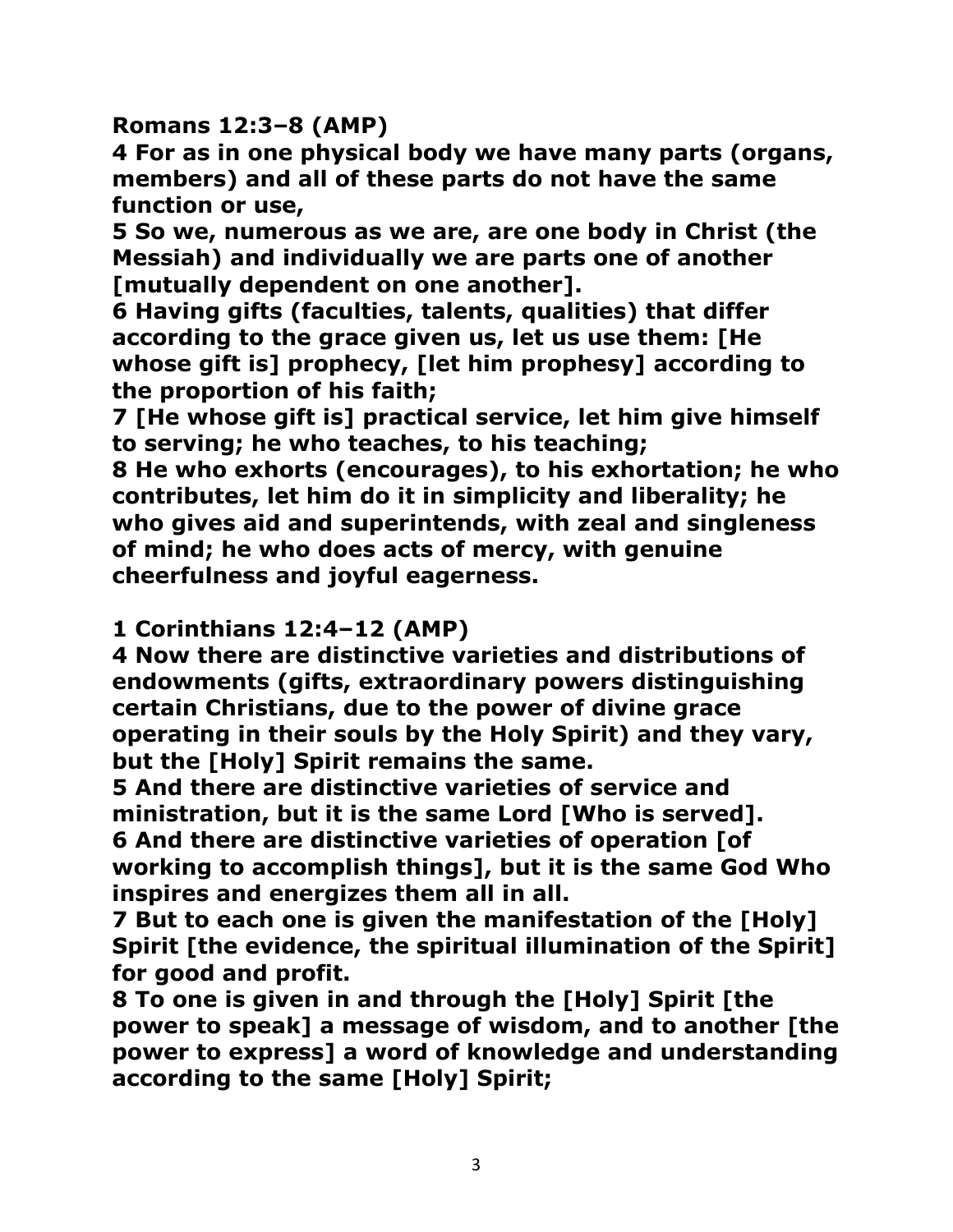**9 To another [wonder-working] faith by the same [Holy] Spirit, to another the extraordinary powers of healing by the one Spirit;** 

**10 To another the working of miracles, to another prophetic insight (the gift of interpreting the divine will and purpose);**

**to another the ability to discern and distinguish between [the utterances of true] spirits [and false ones],** 

**to another various kinds of [unknown] tongues, to another the ability to interpret [such] tongues.** 

**11 All these [gifts, achievements, abilities] are inspired and brought to pass by one and the same [Holy] Spirit, Who apportions to each person individually [exactly] as He chooses.** 

**12 For just as the body is a unity and yet has many parts, and all the parts, though many, form [only] one body, so it is with Christ (the Messiah, the Anointed One).** 

**[2 Corinthians 5:10](http://www.sermoncentral.com/bible/NIV/II-Corinthians%205.asp?passage=II%20Corinthians%205%3A10&ScrptureHover=sermon-56581-Use%20It%20or%20Lose%20It!) we read, "For we must all appear before the Judgment Seat of Christ, that each one may receive what is due him for the things done while in the body, whether good or bad."**

**Luke 19:15 "When he returned, after receiving the kingdom, he ordered that these slaves, to whom he had given the money, be called to him so that he might know what business they had done.** 

**16 "The first appeared, saying, 'Master, your mina has made ten minas more.'** 

**17 "And he said to him, 'Well done, good slave, because you have been faithful in a very little thing, you are to be in authority over ten cities.'** 

**18 "The second came, saying, 'Your mina, master, has made five minas.'** 

**19 "And he said to him also, 'And you are to be over five cities.'** 

**20 "Another came, saying, 'Master, here is your mina, which I kept put away in a handkerchief;**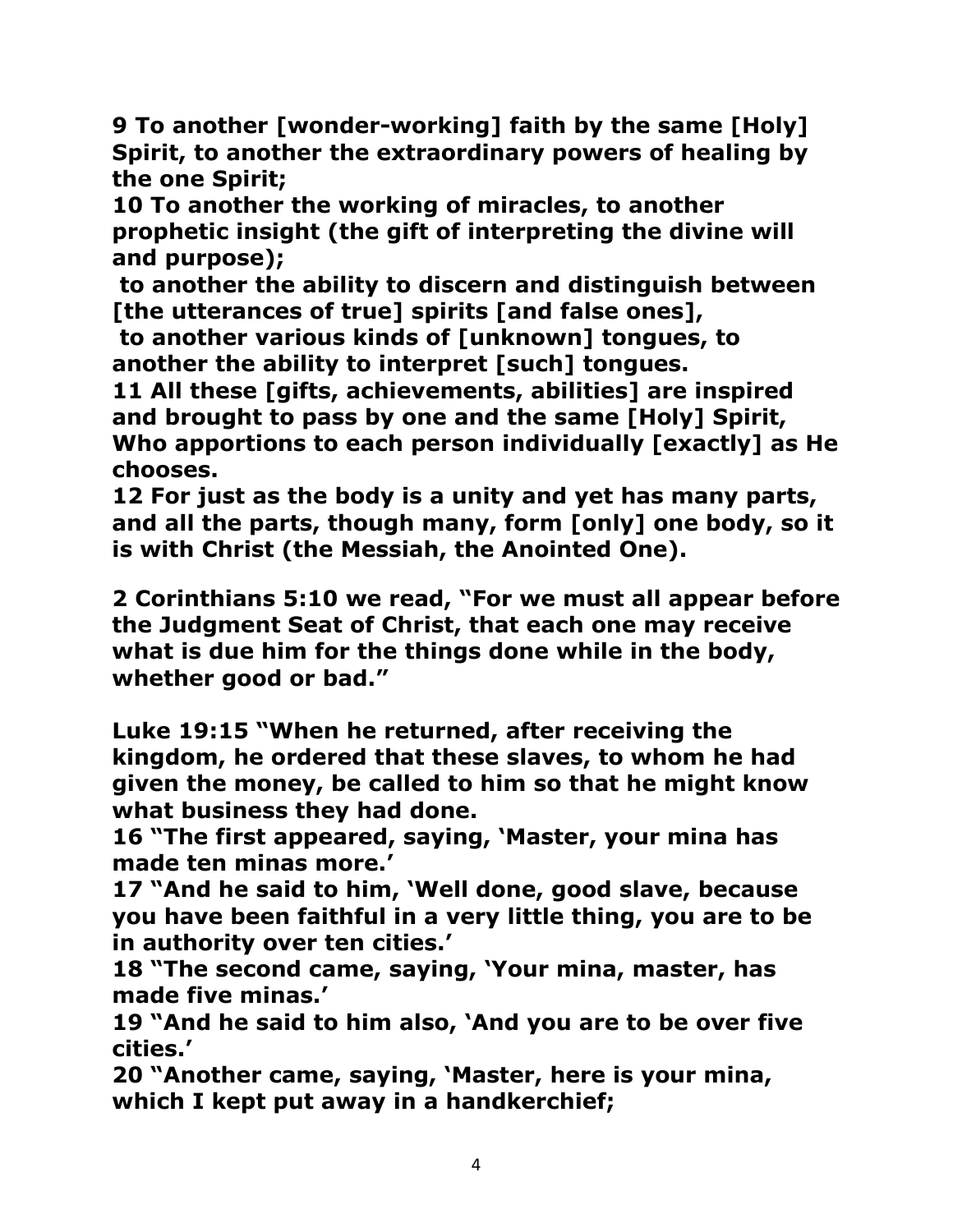**21 for I was afraid of you, because you are an exacting man; you take up what you did not lay down and reap what you did not sow.'** 

**22 "He said to him, 'By your own words I will judge you, you worthless slave. Did you know that I am an exacting man, taking up what I did not lay down and reaping what I did not sow?** 

**23 'Then why did you not put my money in the bank, and having come, I would have collected it with interest?' 24 "Then he said to the bystanders, 'Take the mina away from him and give it to the one who has the ten minas.' 25 "And they said to him, 'Master, he has ten minas already.'** 

**26 "I tell you that to everyone who has, more shall be given, but from the one who does not have, even what he does have shall be taken away.** 

**Luke 19:28–48** 

**28 After He had said these things, He was going on ahead, going up to Jerusalem.** 

**29 When He approached Bethphage and Bethany, near the mount that is called Olivet, He sent two of the disciples, 30 saying, "Go into the village ahead of you; there, as you enter, you will find a colt tied on which no one yet has ever sat; untie it and bring it here.** 

**31 "If anyone asks you, 'Why are you untying it?' you shall say, 'The Lord has need of it.' "** 

**32 So those who were sent went away and found it just as He had told them.** 

**33 As they were untying the colt, its owners said to them, "Why are you untying the colt?"** 

**34 They said, "The Lord has need of it."** 

**35 They brought it to Jesus, and they threw their coats on the colt and put Jesus on it.** 

**36 As He was going, they were spreading their coats on the road.** 

**37 As soon as He was approaching, near the descent of the Mount of Olives, the whole crowd of the disciples began to**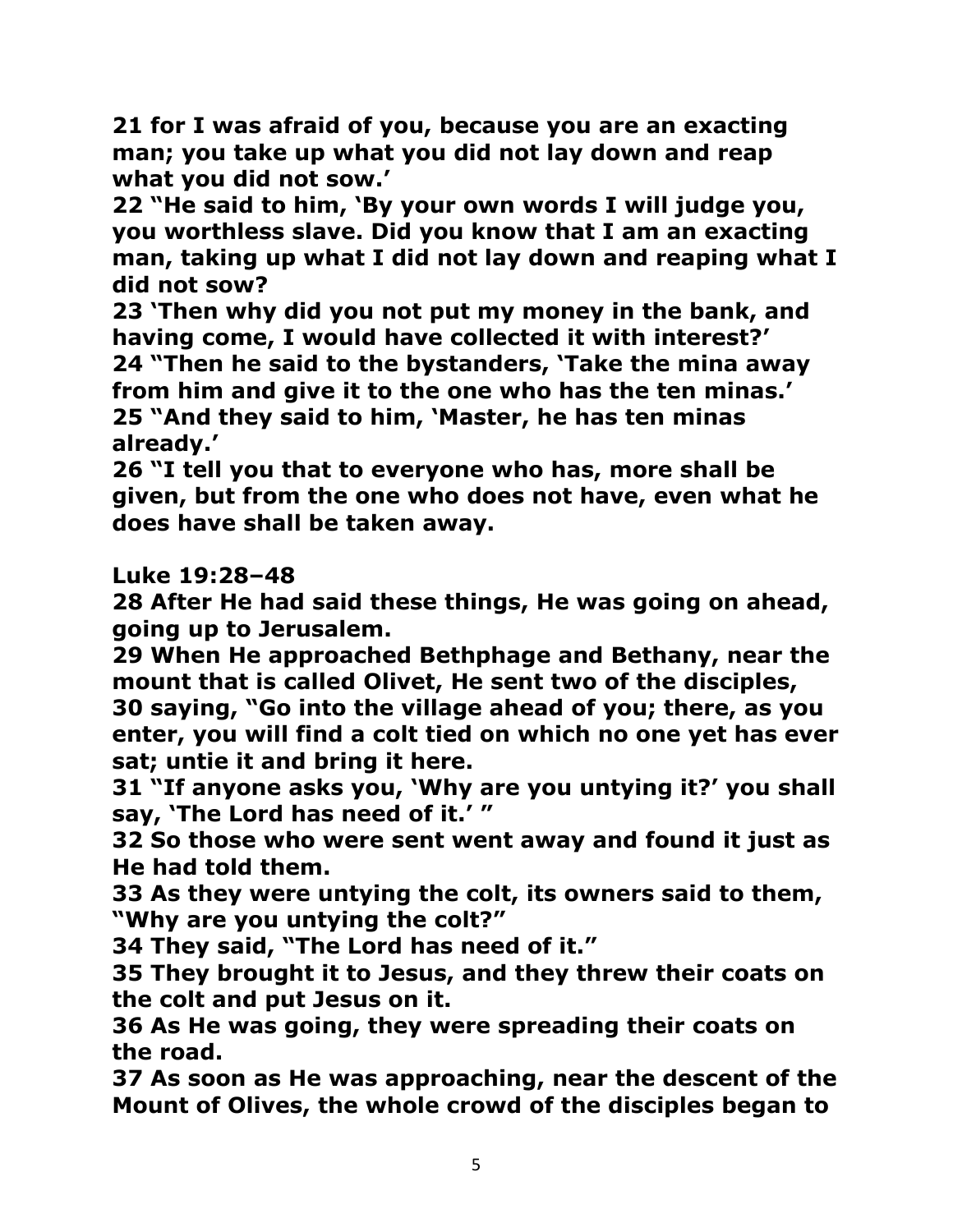**praise God joyfully with a loud voice for all the miracles which they had seen,** 

**38 shouting: "BLESSED IS THE KING WHO COMES IN THE NAME OF THE LORD; Peace in heaven and glory in the highest!" 39 Some of the Pharisees in the crowd said to Him, "Teacher, rebuke Your disciples."** 

**40 But Jesus answered, "I tell you, if these become silent, the stones will cry out!"** 

**41 When He approached Jerusalem, He saw the city and wept over it,** 

**42 saying, "If you had known in this day, even you, the things which make for peace! But now they have been hidden from your eyes.** 

**43 "For the days will come upon you when your enemies will throw up a barricade against you, and surround you and hem you in on every side,** 

**44 and they will level you to the ground and your children within you, and they will not leave in you one stone upon another, because you did not recognize the time of your visitation."** 

**45 Jesus entered the temple and began to drive out those who were selling,** 

**46 saying to them, "It is written, 'AND MY HOUSE SHALL BE A HOUSE OF PRAYER,' but you have made it a ROBBERS' DEN."** 

**47 And He was teaching daily in the temple; but the chief priests and the scribes and the leading men among the people were trying to destroy Him,** 

**48 and they could not find anything that they might do, for all the people were hanging on to every word He said.** 

**Zechariah 9[:9](http://biblehub.com/zechariah/9-9.htm) Rejoice greatly, O daughter of Zion! Shout in triumph, O daughter of Jerusalem! Behold, your king is coming to you; He is just and endowed with salvation, Humble, and mounted on a donkey, Even on a colt, the foal of a donkey.**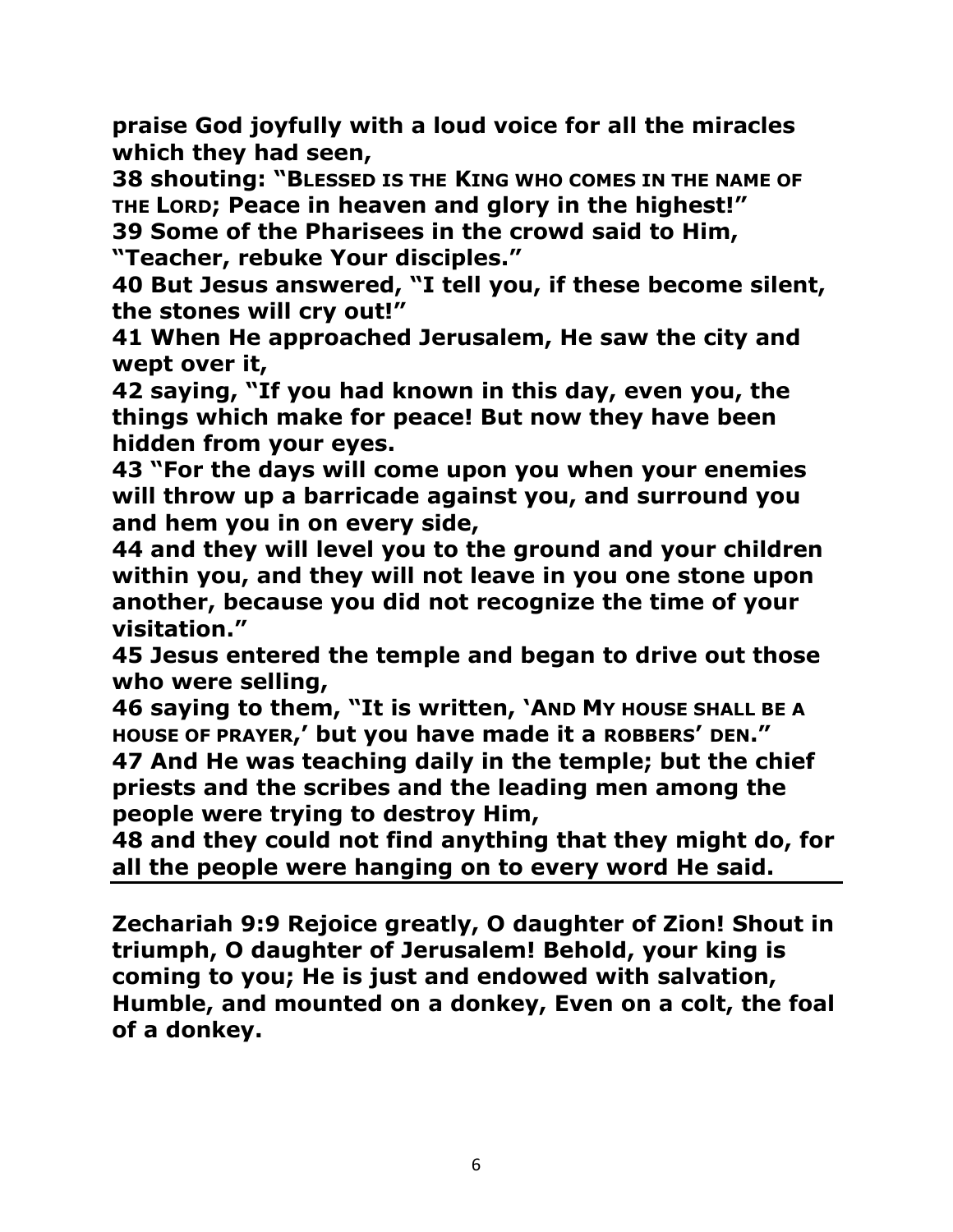**Luke 19:37 As soon as He was approaching, near the descent of the Mount of Olives, the whole crowd of the disciples began to praise God joyfully with a loud voice for all the miracles which they had seen,** 

**41 When He approached Jerusalem, He saw the city and wept over it,** 

**42 saying, "If you had known in this day, even you, the things which make for peace! But now they have been hidden from your eyes.** 

**43 "For the days will come upon you when your enemies will throw up a barricade against you, and surround you and hem you in on every side,** 

**44 and they will level you to the ground and your children within you, and they will not leave in you one stone upon another, because you did not recognize the time of your visitation."** 

## **Luke 20:1–26 (NASB95)**

**1 On one of the days while He was teaching the people in the temple and preaching the gospel, the chief priests and the scribes with the elders confronted Him,** 

**2 and they spoke, saying to Him, "Tell us by what authority You are doing these things, or who is the one who gave You this authority?"** 

**3 Jesus answered and said to them, "I will also ask you a question, and you tell Me:** 

**4 "Was the baptism of John from heaven or from men?" 5 They reasoned among themselves, saying, "If we say, 'From heaven,' He will say, 'Why did you not believe him?' 6 "But if we say, 'From men,' all the people will stone us to death, for they are convinced that John was a prophet." 7 So they answered that they did not know where it came from.** 

**8 And Jesus said to them, "Nor will I tell you by what authority I do these things."**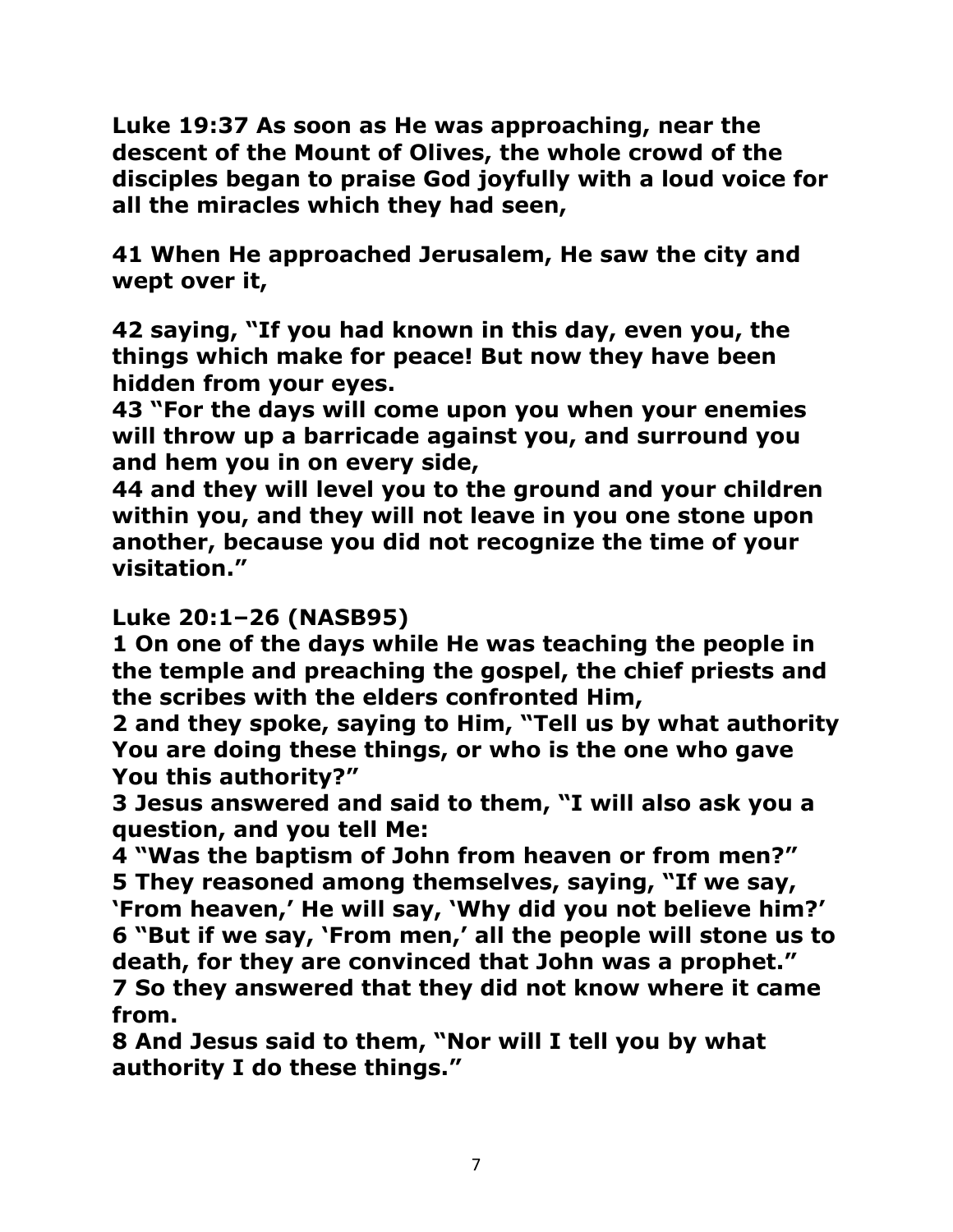**9 And He began to tell the people this parable: "A man planted a vineyard and rented it out to vine-growers, and went on a journey for a long time.** 

**10 "At the harvest time he sent a slave to the vinegrowers, so that they would give him some of the produce of the vineyard; but the vine-growers beat him and sent him away empty-handed.** 

**11 "And he proceeded to send another slave; and they beat him also and treated him shamefully and sent him away empty-handed.** 

**12 "And he proceeded to send a third; and this one also they wounded and cast out.** 

**13 "The owner of the vineyard said, 'What shall I do? I will send my beloved son; perhaps they will respect him.'** 

**14 "But when the vine-growers saw him, they reasoned with one another, saying, 'This is the heir; let us kill him so that the inheritance will be ours.'** 

**15 "So they threw him out of the vineyard and killed him. What, then, will the owner of the vineyard do to them? 16 "He will come and destroy these vine-growers and will give the vineyard to others." When they heard it, they said, "May it never be!"** 

**17 But Jesus looked at them and said, "What then is this that is written: 'THE STONE WHICH THE BUILDERS REJECTED, THIS BECAME THE CHIEF CORNER stone'?** 

**18 "Everyone who falls on that stone will be broken to pieces; but on whomever it falls, it will scatter him like dust."** 

**19 The scribes and the chief priests tried to lay hands on Him that very hour, and they feared the people; for they understood that He spoke this parable against them.** 

**20 So they watched Him, and sent spies who pretended to be righteous, in order that they might catch Him in some statement, so that they could deliver Him to the rule and the authority of the governor.** 

**21 They questioned Him, saying, "Teacher, we know that You speak and teach correctly, and You are not partial to any, but teach the way of God in truth.**